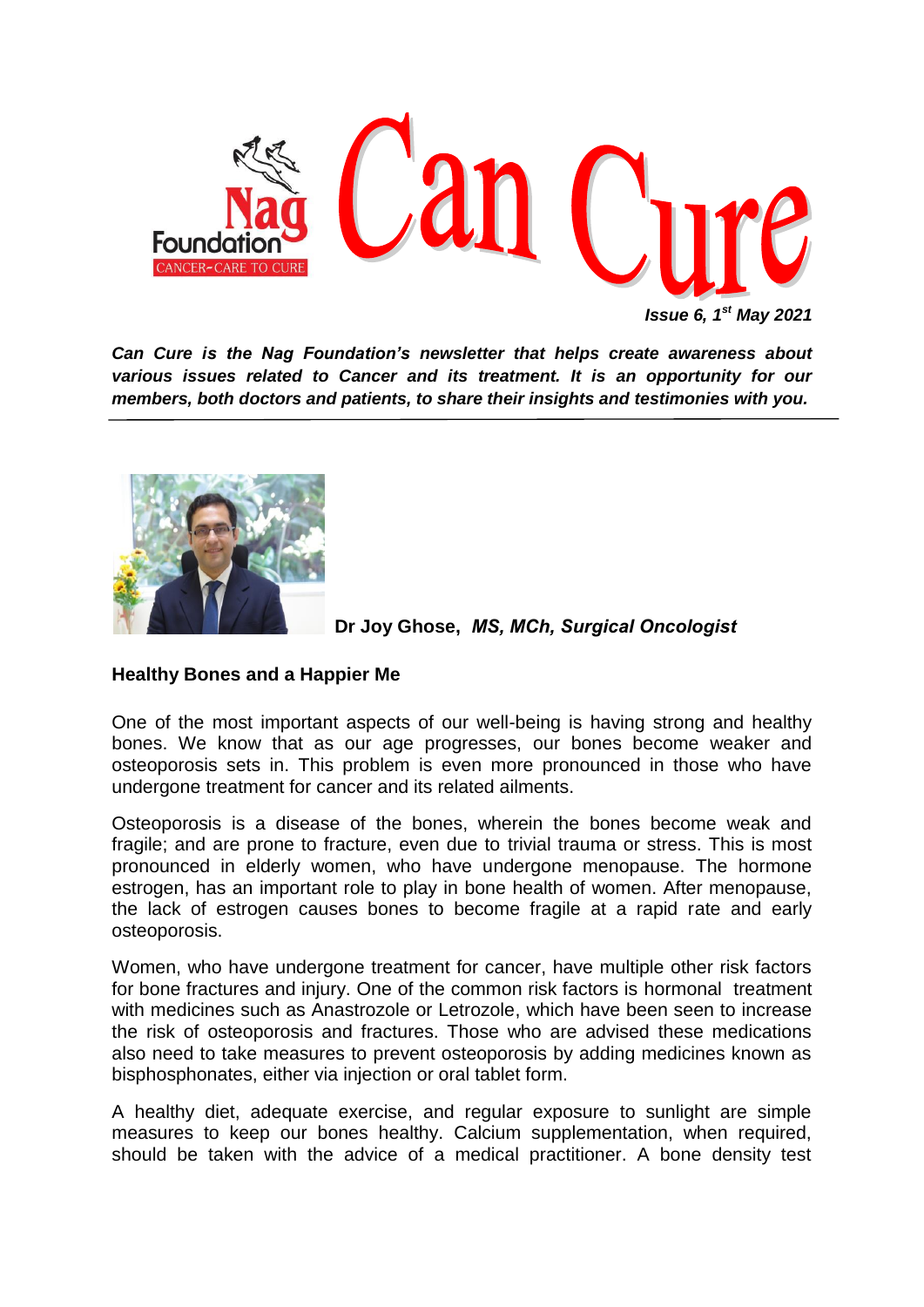provides valuable information regarding the status of our bone health and acts as a baseline measurement on which treatment can be tailored to each individual.







Akshata Parekh, Expressive Arts Therapy Practitioner | Counselor

# **Bringing our energies together to welcome 2021.**

Expressive arts therapy is the use of various arts like movement, visual art, music, drama, writing and sculpting to foster growth, healing and development.

\_\_\_\_\_\_\_\_\_\_\_\_\_\_\_\_\_\_\_\_\_\_\_\_\_\_\_\_\_\_\_\_\_\_\_\_\_\_\_\_\_\_\_\_\_\_\_\_\_\_\_\_\_\_\_\_\_\_\_\_\_\_\_\_\_\_\_\_\_\_\_\_\_\_\_\_\_\_\_\_\_\_

Nag Foundation has made expressive art therapy available to patients at the oncology department, Sayadhri Hospital, Hadapsar.

Expressive therapy provides patients a safe space to explore their concerns, physical pain causing emotional distress, change in interpersonal relationships and recognizing their own resilience in overcoming the trauma of cancer.

I am in the final year of my master's in clinical Mental Health Psychology with a specialization in Expressive Arts Therapy from Lesley University, Boston.

As I walked into the centre on 1st January 2021, the day-care in charge requested me to do something special on the first day of the year.

We decided to use music as a medium to energize and bond with each other. After talking to them individually, we asked them to join us only if they felt up to it.

As the music came on, the patients gradually started to clap and move on their beds. Some patients started to sit up and dance, few others requested the nurses to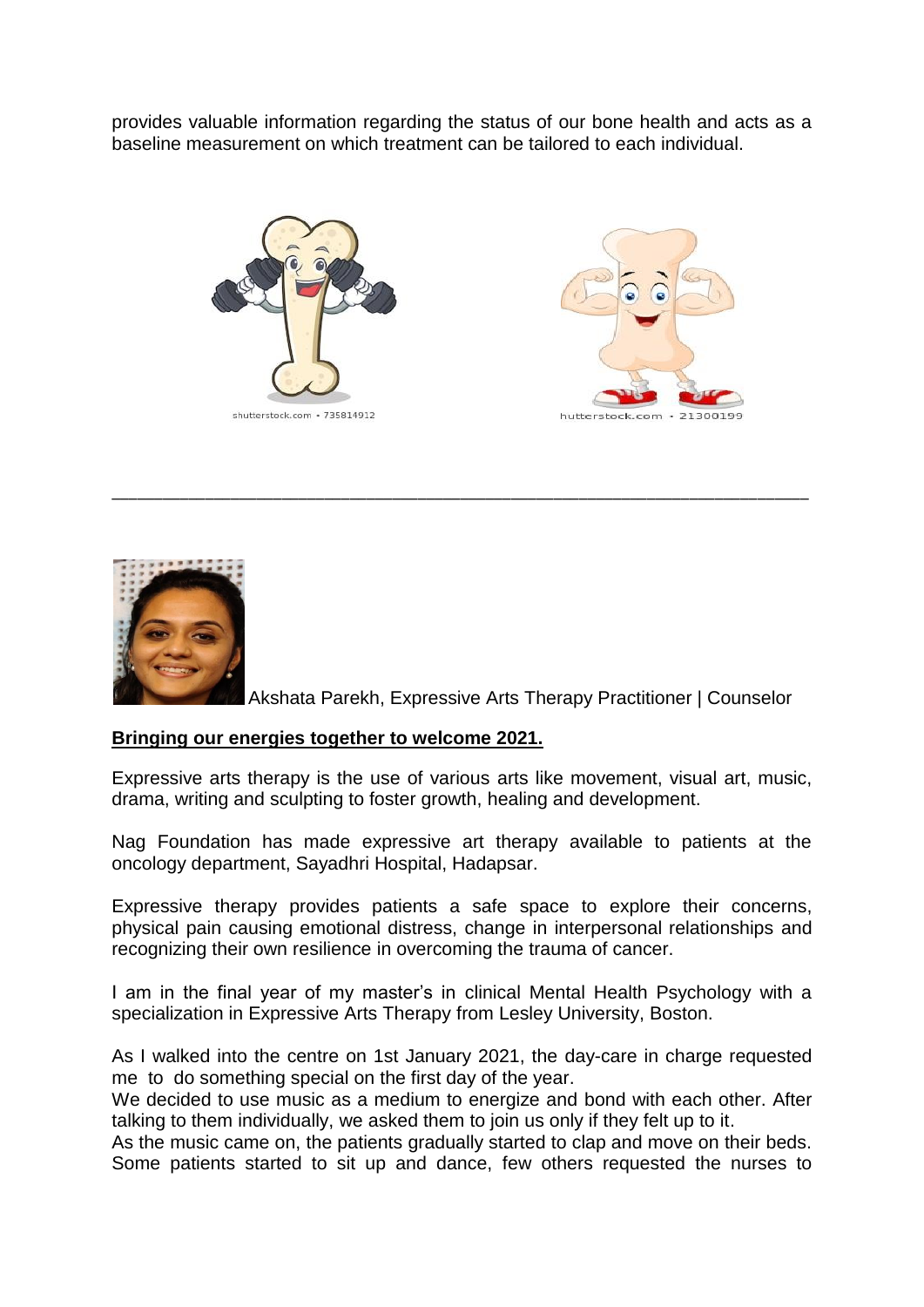disconnect their intracath so that they could join the staff on the floor, dancing and going around meeting other patients. One could feel the joy in coming together in dance and music.

Patients shared with each other, memories of earlier New Year days spent with their families, while another patient felt that the activity inspired in them, feelings of being with a community full of energy and inspiration.

The arts have the power to create a space for expression, community and exploration. This experience of coming together was a reflection of the benefits, the arts can provide.



# **PATIENT SUPPORT AND REHABILITATION**

As a continued effort many virtual support group meeting were organized for patients, survivors and caregivers.

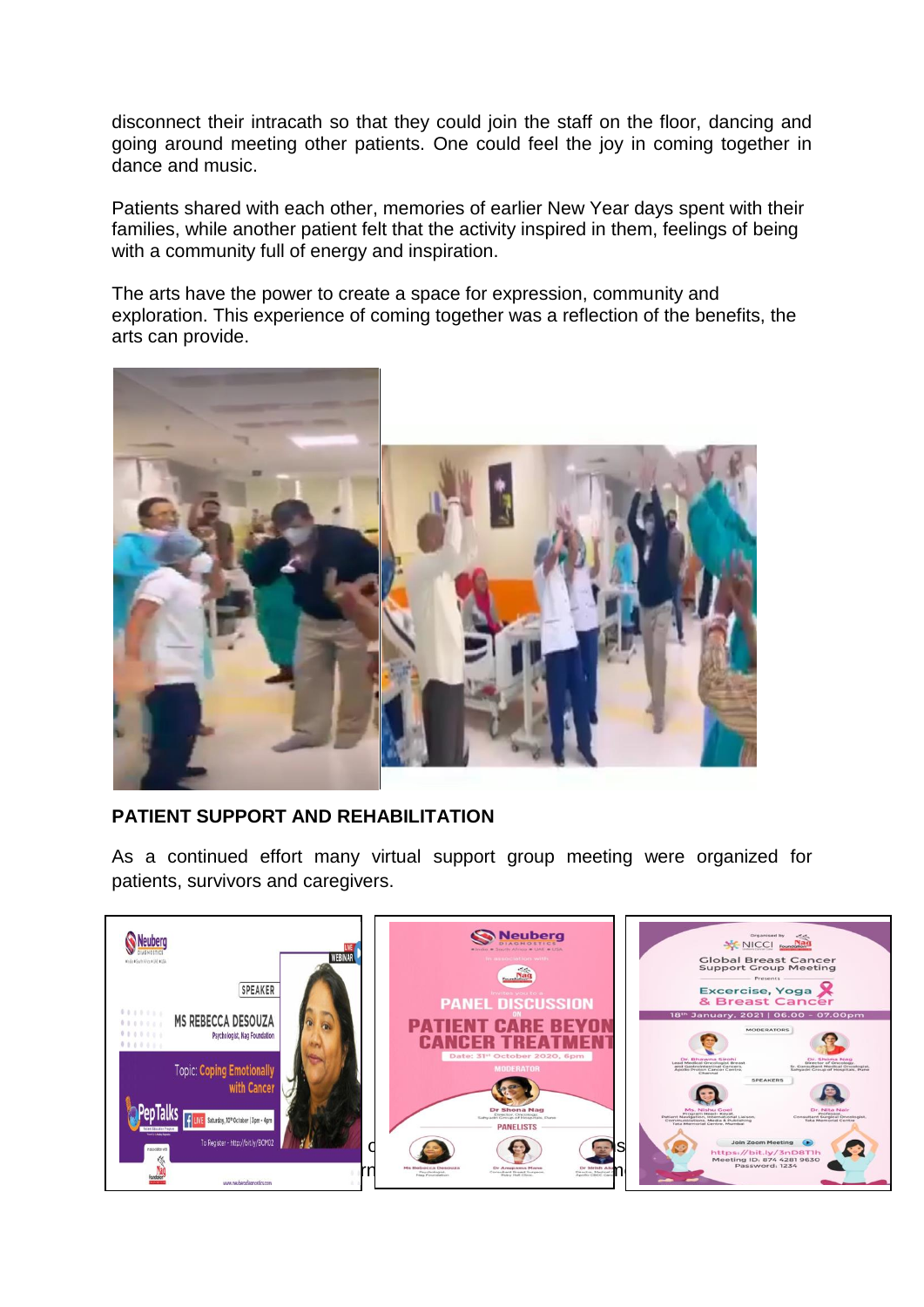A support group meeting was organised after several months of virtual meetings for our survivors. It was a fun afternoon. The members enjoyed meeting in person after a long break.



A second Support Group Meeting was organized with a special programme to celebrate International Women's Day.

Akshata Parekh, an Expressive Art Therapist conducted a Drum Circle. The main objective of a Drum Circle is to share rhythm and get in tune with each other and themselves. The members thoroughly enjoyed learning and playing the drums. "Forgot my pain, helped me relax, Was in the now, and not in the bustle of my home" were some of the feedback shared by the survivors



**WORLD CANCER DAY** is celebrated every February 4.

To express their emotional and psychological support, the onco-team put their feelings and thoughts onto canvas using the various medical supplies that are used in the daycare.

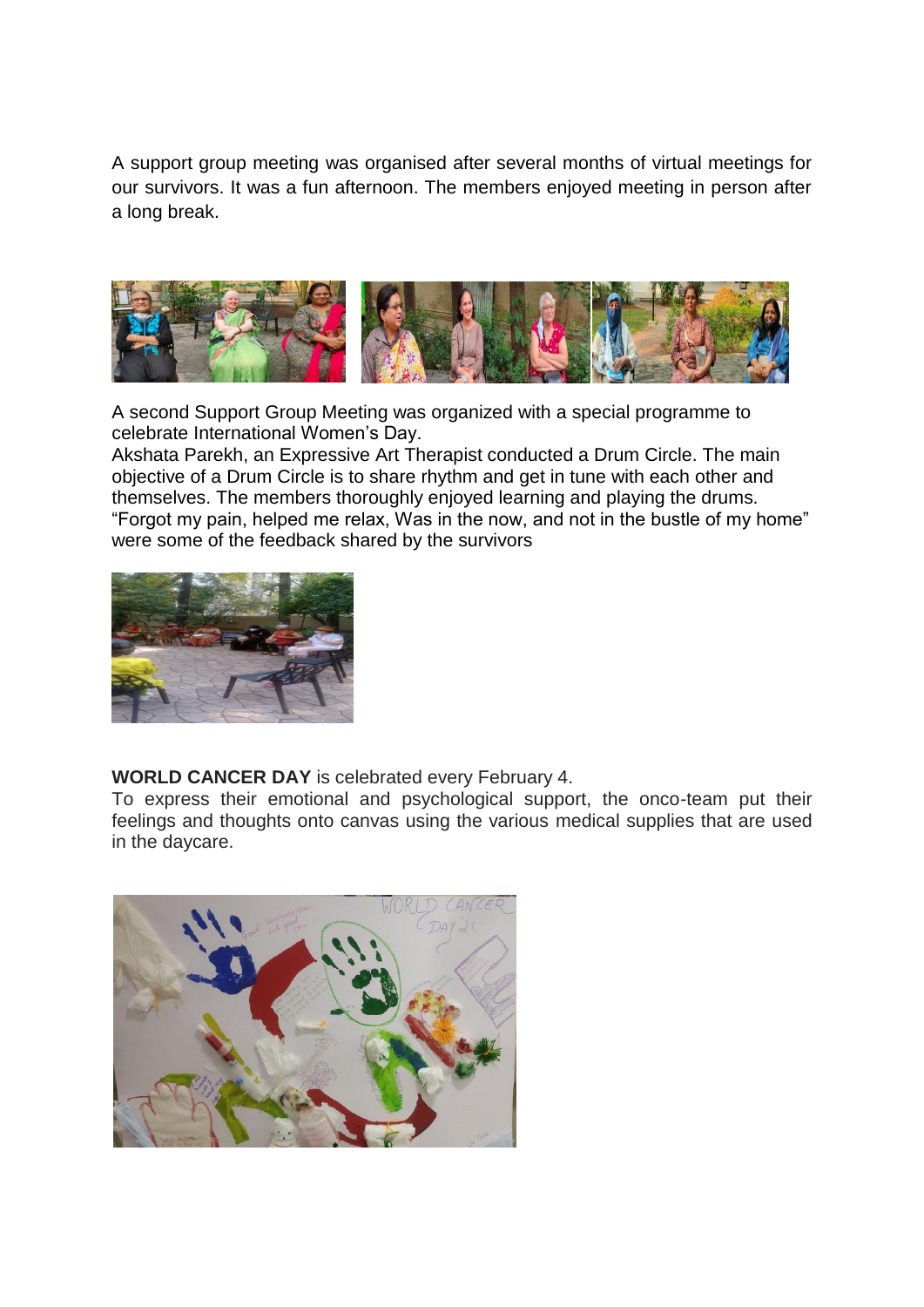# *CONTINUING MEDICAL EDUCATION PROGRAMMES FOR PROFESSIONALS*

### **6th YEAR IN REVIEW**



Year in Review provides dissemination of knowledge through online content, live meetings, lectures, conversations, information sharing, and constructive debates, ultimately improving clinicians' performance and patient outcomes throughout the world. Members of the year in Review community receive timely notifications of important upcoming meetings, additional coursework, CME opportunities, and educational materials.

# **'Understanding Terminal Illness with key focus on Cancer and it's impact on Mental Health'.**

A training workshop conducted by Nag Foundation for Connecting India volunteers and stakeholders to help them. The workshop helped them understand the emotional and psychological impact of the diagnosis of cancer on the patient and their family.

**Patient Aid (July-December 2020)** Aid to patients for Herceptin /Radiation – **Rs 4,37,081.00** Aid to patients for Chemotherapy, Medicines and Surgery – **Rs 59,994.00**

# **Patient Aid (January to April 2021)**

Aid to patients for Herceptin/Radiation – **Rs 89,595.00** General Aid to patients – **Rs 98826.00**

On behalf of the Nag Foundation, we bid farewell to Srilata De our administrator. We thank her for her valuable contribution and wish her success in her endeavours.

We also welcome Eenakshi Ramchandani who will be taking over as administrator.